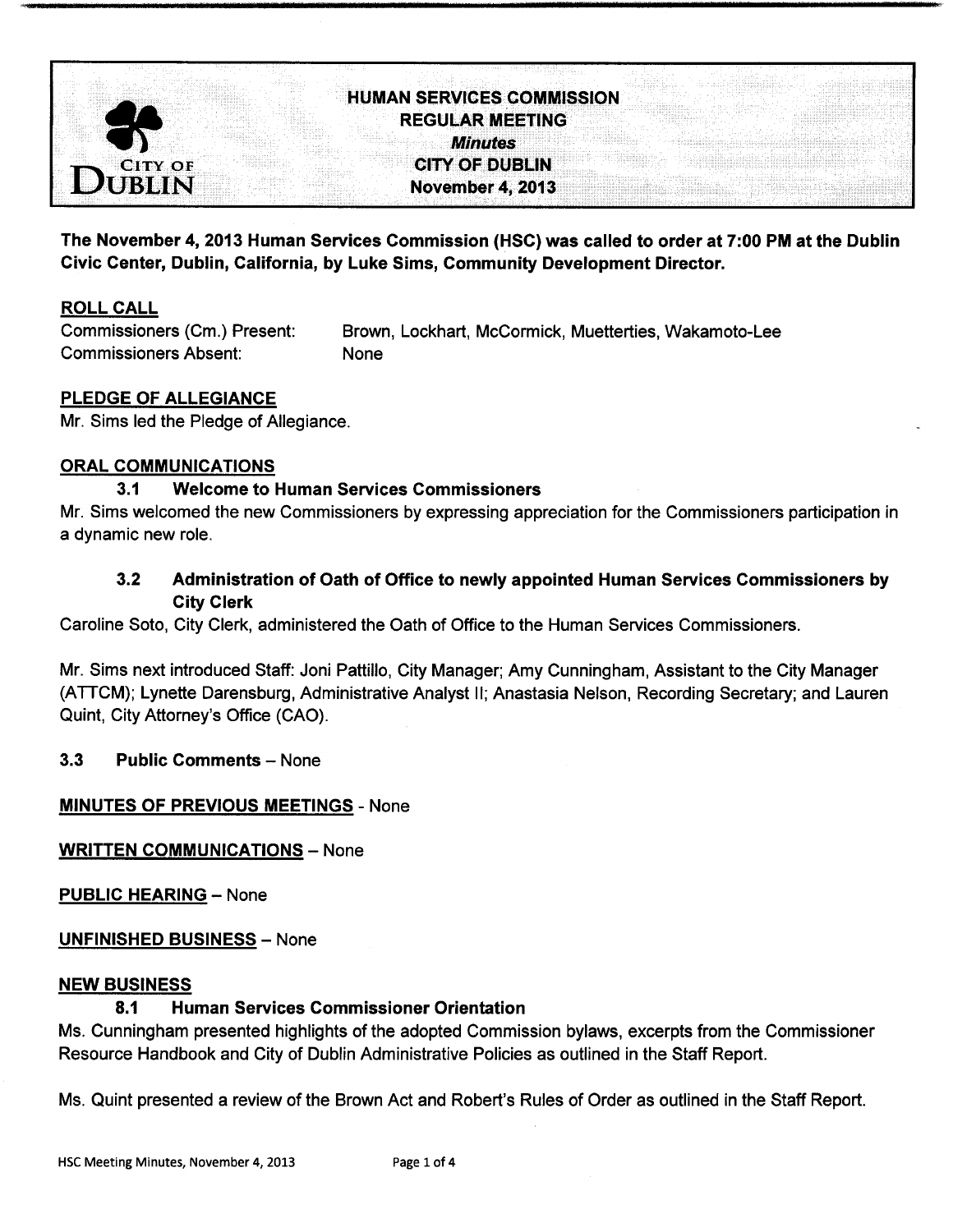Cm. Brown inquired about Commissioner's restrictions when outreaching with neighbor(s) in a private setting to discuss local needs in the neighborhood/community. Ms. Cunningham remarked that statements made would need to be identified as not representative of the entire Commission. Ms. Quint went on to state that the Commissioners should use a disclosure statement at the beginning of the conversation identifying themselves as a Commissioner and indicate that all statements made are of a personal opinion, as a resident of the City of Dublin, not as a Commissioner representing the HSC.

Ms. Cunningham summarized the 2011 Human Services Needs Assessment: Findings Report of the Tri-Valley Tri-Valley Needs Assessment) as outlined in the Staff Report.

Cm. McCormick asked if the HSC will be collaborating with the cities of Livermore and Pleasanton to develop a strategic plan to address the needs as defined in the Tri-Valley Needs Assessment report. Ms. Cunningham confirmed this to be so and advised that the City of Pleasanton is taking the lead in developing a strategic plan and usually meet in June and August, however due to staff changes it is unknown if the tri-valley cities will meet during the typical time frame.

Cm. Brown inquired if a Commissioner could independently reach out to Commissioners in Pleasanton and Livermore to ascertain background and ideas on issues indicated in the Tri-Valley Needs Assessment. Ms. Cunningham encouraged all to be mindful of the Brown Act. Ms. Pattillo added a note of caution in reaching out independently from the Commission and advised that Commissioners should act as a group, whenever possible, which in turn will promote good relationships and utilize the collective experience within the Commission.

Cm. McCormick suggested developing a mission statement for the HSC that is specific to the objective of the Commission. Ms. Cunningham referred to the bylaws of the Commission which can be used to develop a mission statement. Cm. Lockhart suggested developing a vision statement as well, to define the goals of the HSC for future Commissioners. All Commissioners agreed to implement a mission statement and vision for the HSC.

Cm. Lockhart commented on the vague commentary in the affordable housing reporting in the Tri-Valley Needs Assessment. Ms. Cunningham suggested that joint commission meetings will assist the tri-valley cities in developing common language to identify specific needs.

# 8.2 Fiscal Year 2014-2015 City of Dublin Community Grants Program

Ms. Cunningham introduced an overview of the City's Community Grants Program and the Commission's role in recommending grant funding allocations to the City Council as outlined in the Staff Report.

Ms. Darensburg continued the discussion of the Commission's role in recommending grant funding allocations as identified in the Staff Report.

Cm. Lockhart inquired if funding deliberations are handled in a public forum similar to how it was handled in the past by the City Council, with funding allocations decided upon the night of the presentations. Ms. Cunningham confirmed and stated that a similar methodology is used by Commissions in Livermore and Pleasanton.

Cm. Brown asked if Staff will eliminate grant applications that do not address any of the fourteen needs of the Tri-Valley Needs Assessment, prior to the Commissioners review. Ms. Cunningham responded that applicants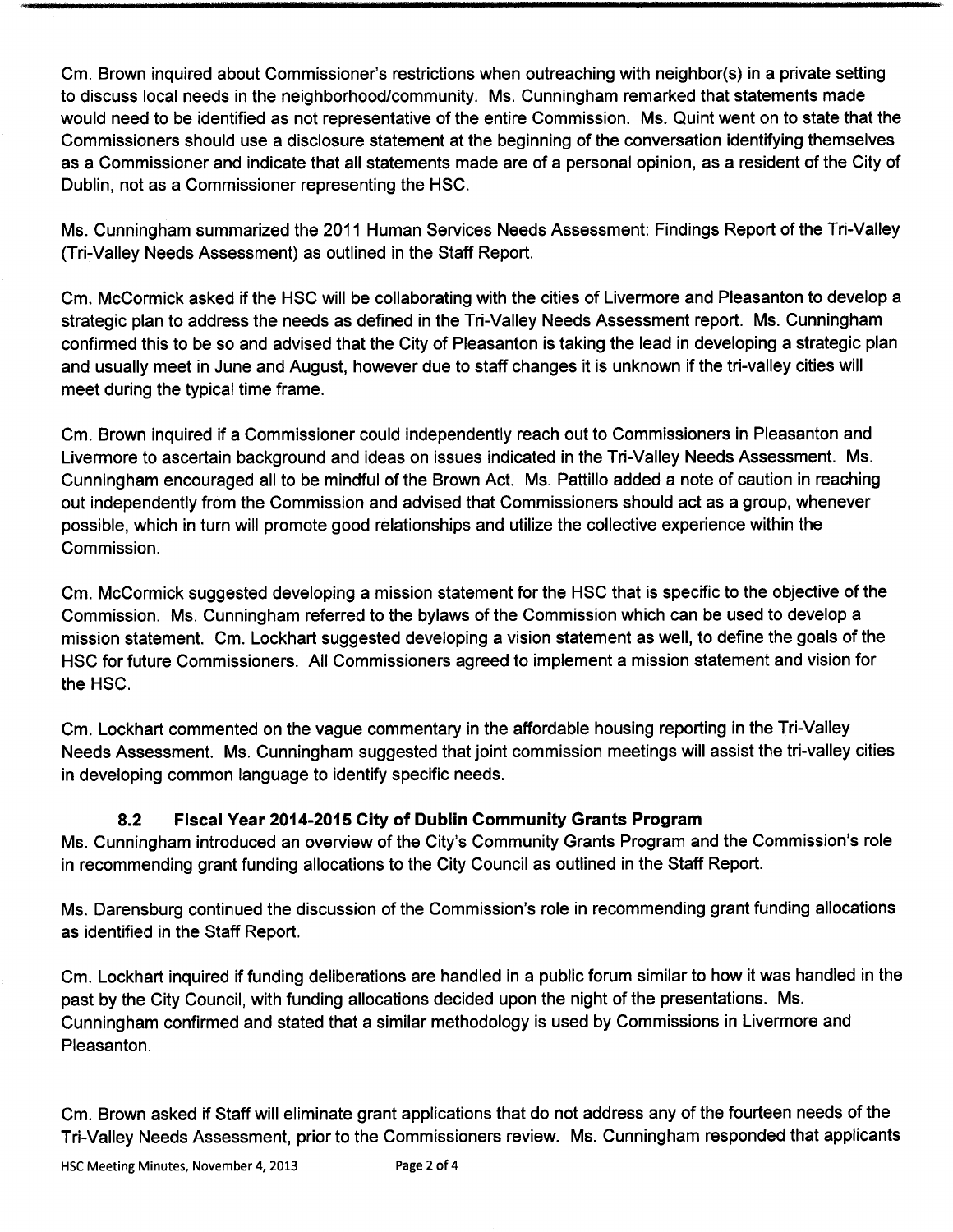are informed of the criteria at a mandatory Community Grants Workshop and thus far no organization has applied that did not qualify.

Cm. McCormick questioned if the applicant has to identify the need their organization is addressing within the application process. Ms. Cunningham stated yes and added that it is mandatory for organizations to work in harmony with the City's mission, vision and values.

Cm. Lockhart inquired if Commissioners are required to attend the Community Grants Workshop. Ms. Cunningham responded no.

Cm. Lockhart also mentioned that some Commissioners may have conflicts of interest with grant applicant organizations. Ms. Cunningham replied that Ms. Quint will review the HSC Organizational Affiliation Worksheet and speak about conflicts of interests during this meeting.

Cm. Brown asked how many grant applications are usually submitted. Ms. Cunningham stated 25-30 applications are usually received.

Ms. Quint identified potential conflicts of interest related to each Commissioner's community group/organization affiliations as outlined in the Staff Report and stressed the need to verbally recuse oneself during voting/funding portions of a Commission meeting if affiliated with an organization and served in the capacity of a board/officer member.

Ms. Cunningham presented a preview of the next HSC meeting and explained that grant funding is decided the night of the presentations and that each applicant is granted three minutes per presentation followed by a two minute question and answer, starting at 6 PM.

Ms. Quint suggested having all the recusals at the beginning of the meeting.

Cm. Brown asked if organizations can answer questions prior to the HSC meeting. Ms. Cunningham noted how thorough the applications are in capturing the essence of the organization and emphasized that a discussion should happen in a public forum. Ms. Cunningham also explained that the order of presenters is determined by the application submittal date and time.

Cm. Brown asked if the organizations applying for a grant would benefit by staying to the end of the HSC meeting. Ms. Cunningham replied that the funding recommendations are decided at the end of the meeting, however all applicants will be notified of the funding recommendations.

Cm. Muetterties inquired as to when the January meeting would be held. Ms. Cunningham responded the week of January the  $20<sup>th</sup>$ .

# 8.3 Establish Future Human Services Commission Quarterly Regular Meeting Schedule and Appointment of Officers

Ms. Cunningham held a group discussion regarding a regular meeting date. All Commissioners agreed on Monday or Thursday for a regular meeting date.

Mr. Sims opened the discussion to the Commissioners to select a HSC Chair and Vice Chair representative.